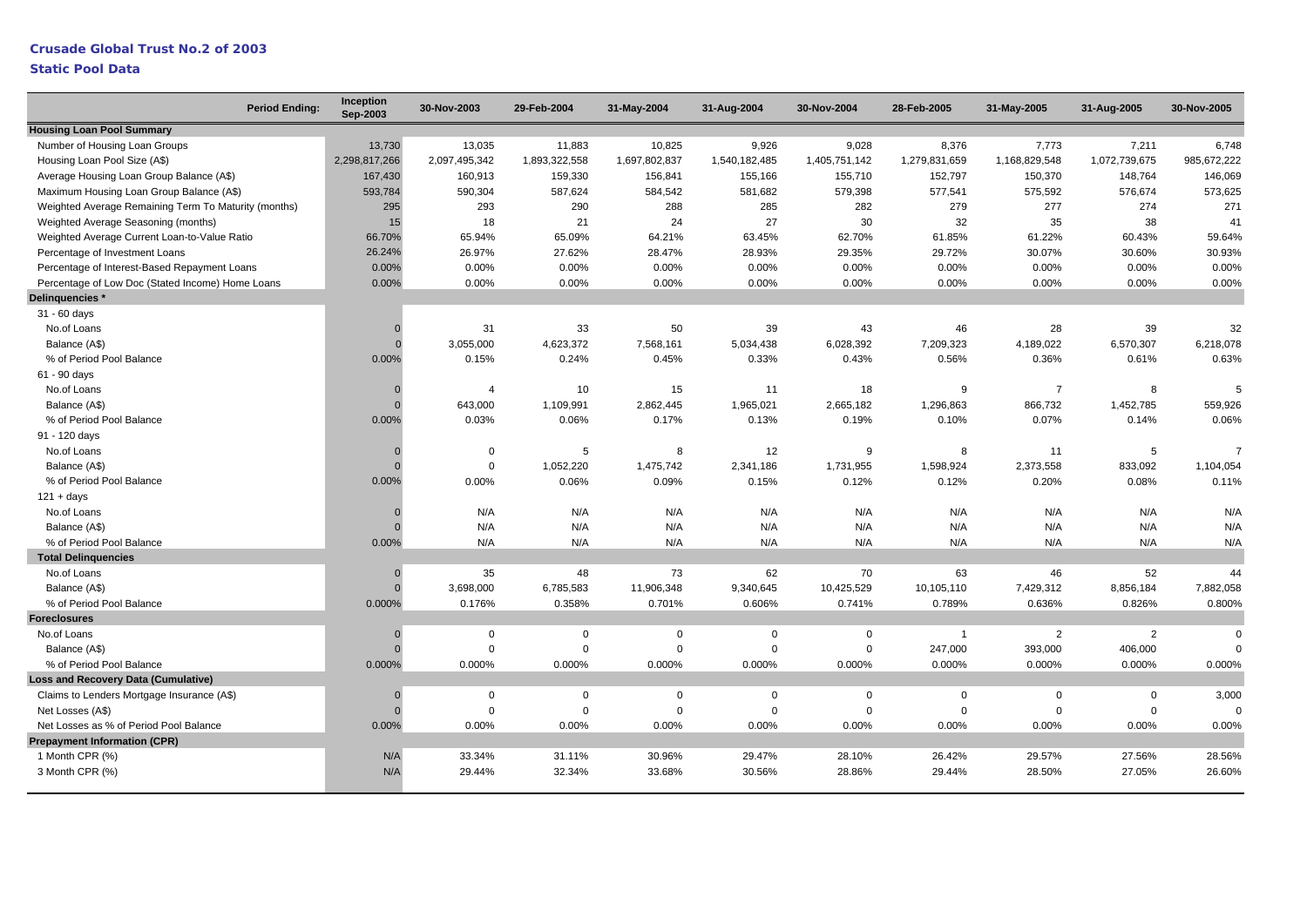|                                                                      | <b>Period Ending:</b> | Inception<br>Sep-2003 | 30-Nov-2003 | 29-Feb-2004 | 31-May-2004 | 31-Aug-2004 | 30-Nov-2004 | 28-Feb-2005 | 31-May-2005 | 31-Aug-2005 | 30-Nov-2005 |
|----------------------------------------------------------------------|-----------------------|-----------------------|-------------|-------------|-------------|-------------|-------------|-------------|-------------|-------------|-------------|
| Profile by Current Loan-To-Value Ratio (% of Period Pool<br>Balance) |                       |                       |             |             |             |             |             |             |             |             |             |
| 00.01% - 30.00%                                                      |                       | 4.67%                 | 4.90%       | 5.22%       | 5.45%       | 5.81%       | 6.18%       | 6.62%       | 6.96%       | 7.53%       | 7.96%       |
| 30.01% - 35.00%                                                      |                       | 2.45%                 | 2.46%       | 2.59%       | 2.80%       | 3.06%       | 3.15%       | 3.35%       | 3.39%       | 3.53%       | 3.81%       |
| 35.01% - 40.00%                                                      |                       | 3.13%                 | 3.41%       | 3.67%       | 3.99%       | 3.99%       | 4.27%       | 4.56%       | 4.65%       | 4.83%       | 4.99%       |
| 40.01% - 45.00%                                                      |                       | 4.17%                 | 4.25%       | 4.34%       | 4.47%       | 4.77%       | 5.05%       | 5.16%       | 5.53%       | 5.70%       | 6.01%       |
| 45.01% - 50.00%                                                      |                       | 4.96%                 | 5.20%       | 5.57%       | 6.04%       | 6.26%       | 6.17%       | 6.41%       | 6.61%       | 6.84%       | 7.07%       |
| 50.01% - 55.00%                                                      |                       | 6.16%                 | 6.43%       | 6.58%       | 6.77%       | 6.68%       | 6.87%       | 7.24%       | 7.22%       | 7.19%       | 7.42%       |
| 55.01% - 60.00%                                                      |                       | 6.77%                 | 7.03%       | 7.36%       | 7.34%       | 7.46%       | 7.65%       | 7.96%       | 8.23%       | 8.70%       | 8.19%       |
| 60.01% - 65.00%                                                      |                       | 7.21%                 | 7.72%       | 7.81%       | 7.91%       | 8.39%       | 8.57%       | 8.60%       | 8.80%       | 8.22%       | 8.48%       |
| 65.01% - 70.00%                                                      |                       | 8.41%                 | 8.24%       | 8.40%       | 8.49%       | 8.72%       | 8.88%       | 9.19%       | 9.12%       | 9.47%       | 9.99%       |
| 70.01% - 75.00%                                                      |                       | 9.95%                 | 10.59%      | 10.88%      | 11.15%      | 11.42%      | 11.67%      | 12.24%      | 13.11%      | 13.49%      | 13.66%      |
| 75.01% - 80.00%                                                      |                       | 20.22%                | 18.65%      | 17.58%      | 16.68%      | 15.40%      | 14.77%      | 13.03%      | 11.48%      | 10.43%      | 9.23%       |
| 80.01% - 85.00%                                                      |                       | 5.06%                 | 5.47%       | 5.54%       | 5.93%       | 6.23%       | 6.39%       | 6.20%       | 6.60%       | 6.82%       | 7.05%       |
| 85.01% - 90.00%                                                      |                       | 9.39%                 | 9.20%       | 8.90%       | 8.63%       | 8.52%       | 7.91%       | 7.57%       | 6.91%       | 6.29%       | 5.62%       |
| 90.01% - 95.00%                                                      |                       | 7.45%                 | 6.47%       | 5.57%       | 4.34%       | 3.27%       | 2.47%       | 1.87%       | 1.38%       | 0.95%       | 0.53%       |
| 95.01% - 100.00%                                                     |                       | 0.00%                 | 0.00%       | 0.00%       | 0.01%       | 0.01%       | 0.00%       | 0.00%       | 0.00%       | 0.00%       | 0.00%       |
| 100.00% +                                                            |                       | 0.00%                 | 0.00%       | 0.00%       | 0.00%       | 0.00%       | 0.00%       | 0.00%       | 0.00%       | 0.00%       | 0.00%       |
| Profile by Loan Product (% of Period Pool Balance)                   |                       |                       |             |             |             |             |             |             |             |             |             |
| 1 Year Fixed                                                         |                       | 5.50%                 | 3.93%       | 2.26%       | 0.69%       | 0.66%       | 0.65%       | 0.48%       | 0.33%       | 0.30%       | 0.26%       |
| 2 Year Fixed                                                         |                       | 3.43%                 | 3.81%       | 4.26%       | 4.34%       | 4.31%       | 4.32%       | 2.71%       | 1.96%       | 1.85%       | 1.55%       |
| 3 Year Fixed                                                         |                       | 4.91%                 | 5.65%       | 6.50%       | 7.11%       | 7.42%       | 7.74%       | 8.92%       | 9.87%       | 9.70%       | 9.07%       |
| 4 Year Fixed                                                         |                       | 0.23%                 | 0.32%       | 0.37%       | 0.40%       | 0.44%       | 0.47%       | 0.46%       | 0.49%       | 0.50%       | 0.52%       |
| 5 Year Fixed                                                         |                       | 3.41%                 | 4.36%       | 5.11%       | 5.50%       | 5.78%       | 6.07%       | 6.46%       | 7.04%       | 7.32%       | 7.90%       |
| Basic Home Loan/STG Essential Home Loan/GAHL                         |                       | 25.42%                | 25.90%      | 26.44%      | 27.20%      | 26.99%      | 26.81%      | 26.76%      | 26.42%      | 26.53%      | 26.29%      |
| <b>Standard Variable</b>                                             |                       | 13.44%                | 18.76%      | 20.34%      | 21.70%      | 20.90%      | 20.21%      | 20.43%      | 19.98%      | 19.38%      | 19.50%      |
| <b>Other Variable</b>                                                |                       | 43.66%                | 37.26%      | 34.73%      | 33.07%      | 33.51%      | 33.75%      | 33.78%      | 33.90%      | 34.42%      | 34.92%      |
| Profile by Loan Rate (% of Period Pool Balance)                      |                       |                       |             |             |             |             |             |             |             |             |             |
| 4.01% - 4.50%                                                        |                       | 0.00%                 | $0.00\%$    | 0.00%       | 0.00%       | 0.00%       | $0.00\%$    | 0.00%       | $0.00\%$    | $0.00\%$    | 0.00%       |
| 4.51% - 5.00%                                                        |                       | 1.45%                 | 0.00%       | 0.00%       | 0.00%       | 0.00%       | 0.00%       | 0.00%       | 0.00%       | 0.00%       | 0.00%       |
| $5.01\% - 5.50\%$                                                    |                       | 27.04%                | 4.98%       | 2.12%       | 0.00%       | 0.00%       | 0.00%       | 0.00%       | 0.00%       | 0.00%       | 0.00%       |
| 5.51% - 6.00%                                                        |                       | 32.97%                | 15.38%      | 7.74%       | 4.05%       | 4.10%       | 4.17%       | 1.83%       | 0.67%       | 0.41%       | 0.43%       |
| $6.01\% - 6.50\%$                                                    |                       | 21.15%                | 44.41%      | 37.19%      | 38.76%      | 38.92%      | 38.84%      | 40.36%      | 7.76%       | 8.08%       | 6.90%       |
| $6.51\% - 7.00\%$                                                    |                       | 16.78%                | 34.68%      | 31.65%      | 34.46%      | 35.05%      | 35.78%      | 36.36%      | 57.32%      | 58.15%      | 59.34%      |
| 7.01% - 7.50%                                                        |                       | 0.33%                 | 0.39%       | 21.13%      | 22.55%      | 21.76%      | 21.07%      | 21.34%      | 34.12%      | 33.26%      | 33.29%      |
| 7.51% - 8.00%                                                        |                       | 0.25%                 | 0.12%       | 0.13%       | 0.13%       | 0.13%       | 0.11%       | 0.09%       | 0.13%       | 0.10%       | 0.04%       |
| 8.01% - 8.50%                                                        |                       | 0.03%                 | 0.04%       | 0.04%       | 0.04%       | 0.03%       | 0.03%       | 0.02%       | 0.00%       | 0.00%       | 0.00%       |
| 8.51% - 9.00%                                                        |                       | 0.00%                 | 0.00%       | 0.00%       | 0.00%       | 0.00%       | 0.00%       | 0.00%       | 0.00%       | 0.00%       | 0.00%       |
| $9.01\% - 9.50\%$                                                    |                       | 0.00%                 | 0.00%       | 0.00%       | 0.00%       | 0.00%       | 0.00%       | 0.00%       | 0.00%       | 0.00%       | 0.00%       |
| $9.51% +$                                                            |                       | 0.00%                 | 0.00%       | 0.00%       | 0.00%       | 0.00%       | 0.00%       | 0.00%       | 0.00%       | 0.00%       | 0.00%       |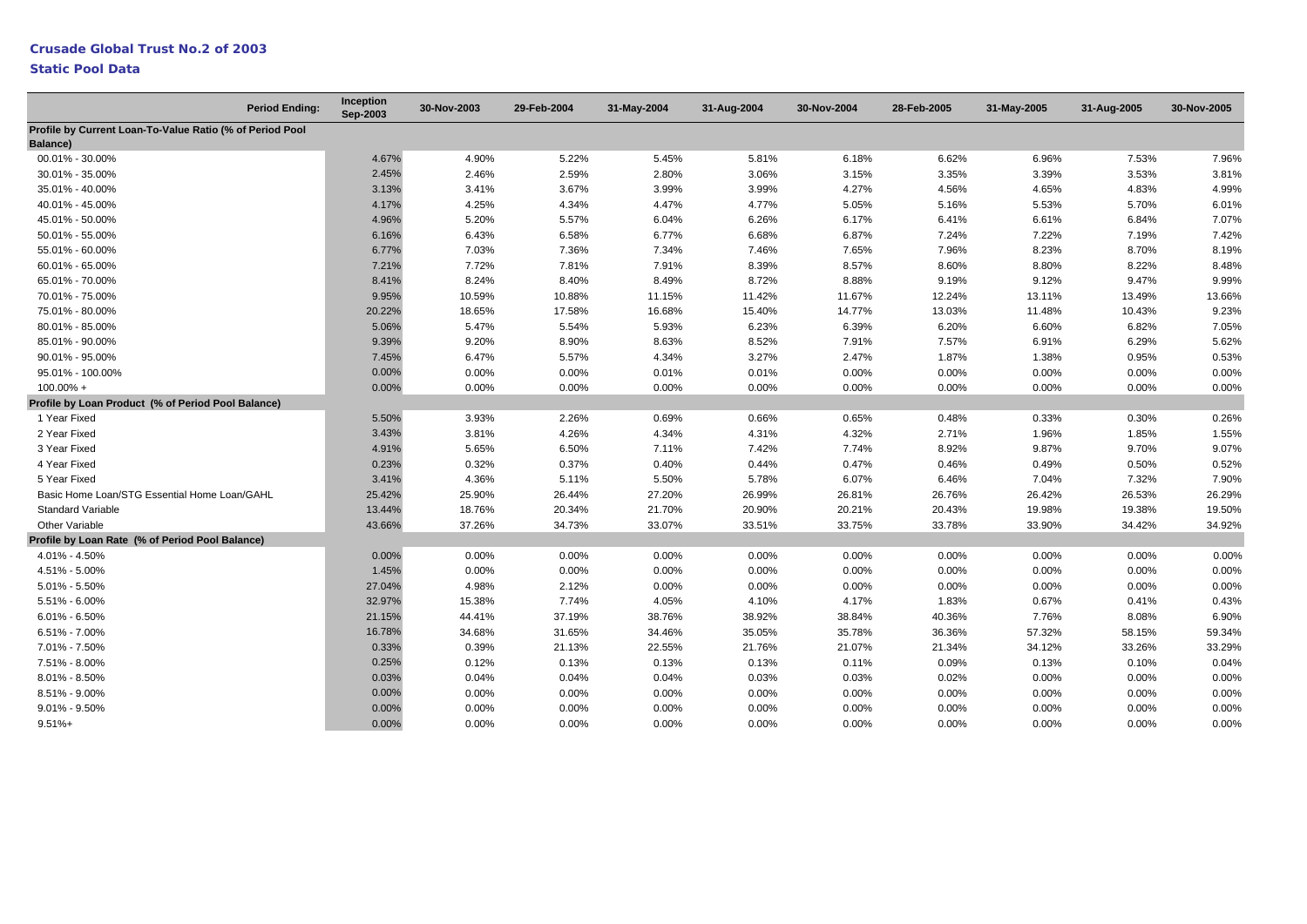# **Crusade Global Trust No.2 of 2003**

#### **Static Pool Data**

| <b>Period Ending:</b>                                | Inception<br>Sep-2003 | 30-Nov-2003 | 29-Feb-2004 | 31-May-2004 | 31-Aug-2004 | 30-Nov-2004 | 28-Feb-2005 | 31-May-2005 | 31-Aug-2005 | 30-Nov-2005 |
|------------------------------------------------------|-----------------------|-------------|-------------|-------------|-------------|-------------|-------------|-------------|-------------|-------------|
| Profile by Geographic Distribution (% of Period Pool |                       |             |             |             |             |             |             |             |             |             |
|                                                      |                       |             |             |             |             |             |             |             |             |             |
|                                                      | 5.08%                 | 5.01%       | 5.02%       | 4.95%       | 4.91%       | 5.00%       | 4.93%       | 5.01%       | 4.98%       | 5.02%       |
|                                                      | 66.23%                | 66.60%      | 67.17%      | 67.73%      | 67.98%      | 68.32%      | 68.67%      | 68.85%      | 69.28%      | 69.74%      |
|                                                      | 12.47%                | 12.49%      | 12.45%      | 12.23%      | 12.13%      | 12.05%      | 11.94%      | 11.95%      | 11.69%      | 11.27%      |
|                                                      | 7.04%                 | 6.84%       | 6.56%       | 6.41%       | 6.36%       | 6.11%       | 5.98%       | 5.82%       | 5.91%       | 5.87%       |
|                                                      | 3.88%                 | 3.87%       | 3.84%       | 3.81%       | 3.88%       | 3.86%       | 3.92%       | 3.88%       | 3.88%       | 3.85%       |
|                                                      | 5.14%                 | 5.03%       | 4.83%       | 4.73%       | 4.61%       | 4.51%       | 4.42%       | 4.36%       | 4.12%       | 4.10%       |
|                                                      | 0.09%                 | 0.09%       | 0.08%       | 0.08%       | 0.08%       | 0.09%       | 0.09%       | 0.08%       | 0.07%       | 0.06%       |
|                                                      | 0.06%                 | 0.06%       | 0.06%       | 0.06%       | 0.05%       | 0.06%       | 0.06%       | 0.07%       | 0.07%       | 0.07%       |
|                                                      |                       |             |             |             |             |             |             |             |             |             |

\* Banding of loans of 121+ days delinquency commenced from

January 2006. Pre-January 2006, break-up of delinquent loans

between 91-120 days and 121+ days is not available

|  | на составлятие на составлятие на составлятие на составлятие на составлятие на составлятие на составлятие на составлятие на составлятие на составлятие на составлятие на составлятие на составлятие на составлятие на соста |  |  |  |  |  |  |  |  |  |
|--|----------------------------------------------------------------------------------------------------------------------------------------------------------------------------------------------------------------------------|--|--|--|--|--|--|--|--|--|
|  |                                                                                                                                                                                                                            |  |  |  |  |  |  |  |  |  |
|  |                                                                                                                                                                                                                            |  |  |  |  |  |  |  |  |  |
|  |                                                                                                                                                                                                                            |  |  |  |  |  |  |  |  |  |
|  |                                                                                                                                                                                                                            |  |  |  |  |  |  |  |  |  |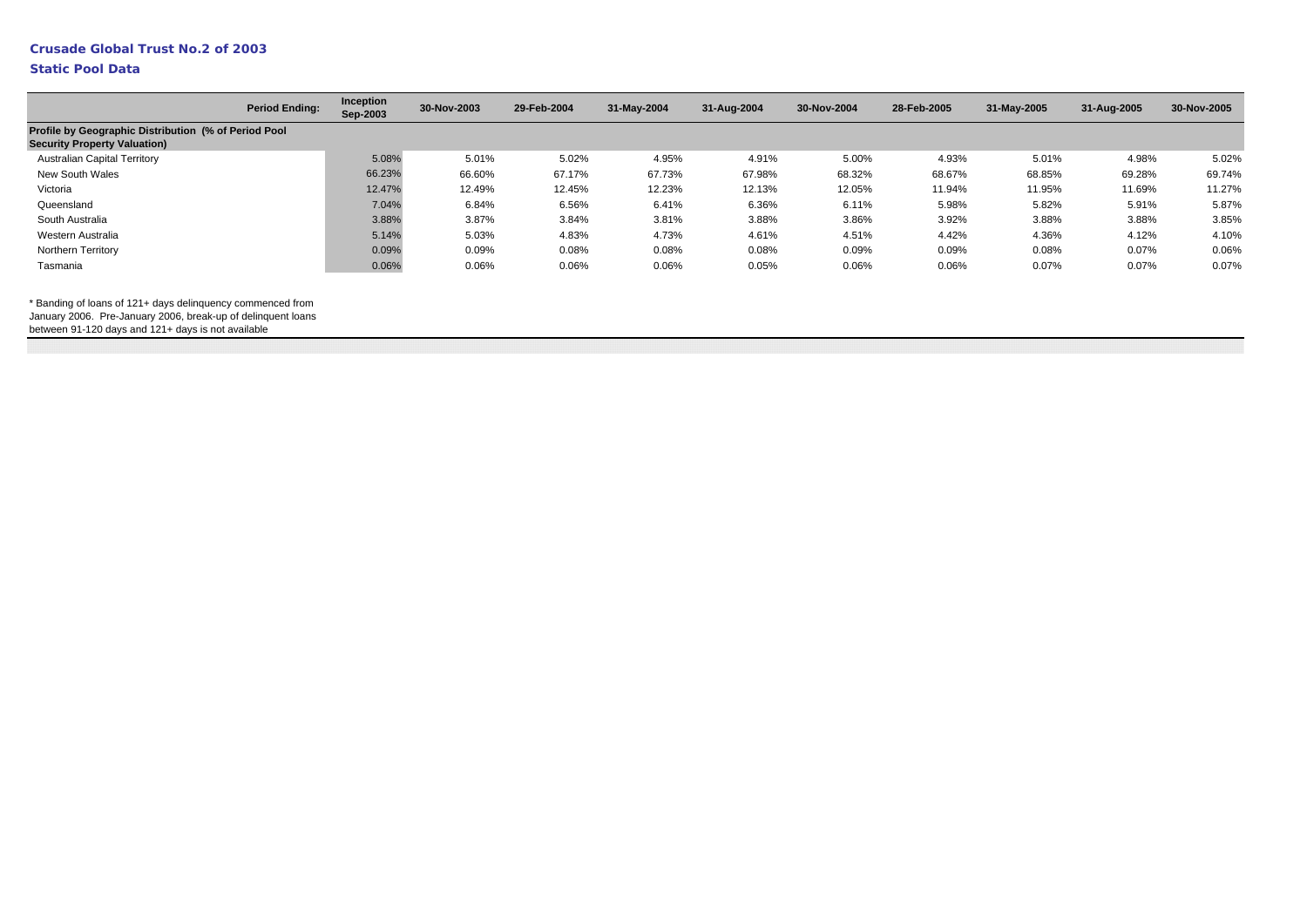#### **Crusade Global Trust No.2 of 2003**

| <b>Period Ending:</b>                                | 28-Feb-2006    | 31-May-2006    | 31-Aug-2006    | 30-Nov-2006  | 28-Feb-2007    | 31-May-2007    |                |                | 31-Aug-2007 30-Nov-2007 29-Feb-2008 31-May-2008 |                |
|------------------------------------------------------|----------------|----------------|----------------|--------------|----------------|----------------|----------------|----------------|-------------------------------------------------|----------------|
| <b>Housing Loan Pool Summary</b>                     |                |                |                |              |                |                |                |                |                                                 |                |
| Number of Housing Loan Groups                        | 6,310          | 5,891          | 5,469          | 5,142        | 4,862          | 4,550          | 4,253          | 3,978          | 3,714                                           | 3,496          |
| Housing Loan Pool Size (A\$)                         | 912,537,252    | 839,669,468    | 768,932,377    | 709,305,706  | 662,415,579    | 610,129,263    | 559,797,839    | 514,437,225    | 474,457,307                                     | 436,826,762    |
| Average Housing Loan Group Balance (A\$)             | 144,618        | 142,534        | 140,598        | 137,944      | 136,243        | 134,094        | 131,624        | 129,321        | 127,748                                         | 124,950        |
| Maximum Housing Loan Group Balance (A\$)             | 570,638        | 568,603        | 566,700        | 564,593      | 562,783        | 564,800        | 558,827        | 557,109        | 555,540                                         | 550,870        |
| Weighted Average Remaining Term To Maturity (months) | 269            | 266            | 263            | 260          | 257            | 254            | 251            | 248            | 245                                             | 242            |
| Weighted Average Seasoning (months)                  | 44             | 47             | 50             | 53           | 56             | 59             | 62             | 65             | 68                                              | 71             |
| Weighted Average Current Loan-to-Value Ratio         | 59.06%         | 58.38%         | 57.74%         | 57.08%       | 56.57%         | 55.89%         | 55.08%         | 54.33%         | 53.81%                                          | 53.26%         |
| Percentage of Investment Loans                       | 31.42%         | 31.87%         | 32.06%         | 32.00%       | 32.70%         | 33.36%         | 32.93%         | 33.15%         | 33.21%                                          | 32.75%         |
| Percentage of Interest-Based Repayment Loans         | 0.00%          | 0.00%          | 0.00%          | 0.00%        | 0.00%          | 0.00%          | 0.00%          | 0.00%          | 0.00%                                           | 0.00%          |
| Percentage of Low Doc (Stated Income) Home Loans     | 0.00%          | 0.00%          | 0.00%          | 0.00%        | 0.00%          | 0.00%          | 0.00%          | 0.00%          | 0.00%                                           | 0.00%          |
| Delinquencies *                                      |                |                |                |              |                |                |                |                |                                                 |                |
| 31 - 60 days                                         |                |                |                |              |                |                |                |                |                                                 |                |
| No.of Loans                                          | 27             | 40             | 21             | 19           | 24             | 22             | 15             | 13             | 15                                              | 13             |
| Balance (A\$)                                        | 4,565,436      | 7,021,317      | 4,015,459      | 3,859,795    | 3,968,297      | 3,482,790      | 2,493,929      | 1,605,799      | 2,233,329                                       | 1,811,286      |
| % of Period Pool Balance                             | 0.50%          | 0.84%          | 0.52%          | 0.54%        | 0.60%          | 0.57%          | 0.45%          | 0.31%          | 0.47%                                           | 0.41%          |
| 61 - 90 days                                         |                |                |                |              |                |                |                |                |                                                 |                |
| No.of Loans                                          | 13             | 10             | 11             | 10           | 8              | 5              | 3              | 6              | 3                                               | $\overline{7}$ |
| Balance (A\$)                                        | 2,196,681      | 1,722,389      | 1,892,097      | 1,596,271    | 1,338,018      | 845,098        | 128,399        | 829,222        | 379,970                                         | 1,223,483      |
| % of Period Pool Balance                             | 0.24%          | 0.21%          | 0.25%          | 0.23%        | 0.20%          | 0.14%          | 0.02%          | 0.16%          | 0.08%                                           | 0.28%          |
| 91 - 120 days                                        |                |                |                |              |                |                |                |                |                                                 |                |
| No.of Loans                                          | 3              | $\overline{2}$ | $\mathbf 0$    | $\mathbf{1}$ | 4              | $\overline{7}$ | 3              | $\overline{1}$ | $\overline{2}$                                  | $\overline{2}$ |
| Balance (A\$)                                        | 438,820        | 226,772        | $\Omega$       | 216,484      | 949,232        | 1,339,241      | 529,552        | 74,929         | 306,827                                         | 326,259        |
| % of Period Pool Balance                             | 0.05%          | 0.03%          | 0.00%          | 0.03%        | 0.14%          | 0.22%          | 0.09%          | 0.01%          | 0.06%                                           | 0.07%          |
| $121 + days$                                         |                |                |                |              |                |                |                |                |                                                 |                |
| No.of Loans                                          | $\overline{1}$ | 3              | $\overline{2}$ | $\mathbf{1}$ | $\overline{1}$ | $\overline{2}$ | $\overline{7}$ | 5              | $\overline{7}$                                  | 5              |
| Balance (A\$)                                        | 75,912         | 318,272        | 224,146        | 186,859      | 223,869        | 269,759        | 1,168,391      | 516,618        | 700,842                                         | 473,874        |
| % of Period Pool Balance                             | 0.01%          | 0.04%          | 0.03%          | 0.03%        | 0.03%          | 0.04%          | 0.21%          | 0.10%          | 0.15%                                           | 0.11%          |
| <b>Total Delinguencies</b>                           |                |                |                |              |                |                |                |                |                                                 |                |
| No.of Loans                                          | 44             | 55             | 34             | 31           | 37             | 36             | 28             | 25             | 27                                              | 27             |
| Balance (A\$)                                        | 7,276,849      | 9,288,750      | 6,131,702      | 5,859,410    | 6,479,416      | 5,936,888      | 4,320,272      | 3,026,568      | 3,620,968                                       | 3,834,902      |
| % of Period Pool Balance                             | 0.797%         | 1.106%         | 0.797%         | 0.826%       | 0.978%         | 0.973%         | 0.772%         | 0.588%         | 0.763%                                          | 0.878%         |
| <b>Foreclosures</b>                                  |                |                |                |              |                |                |                |                |                                                 |                |
| No.of Loans                                          | 0              | $\overline{1}$ | $\overline{1}$ | $\mathbf 0$  | $\mathbf 0$    | $\mathbf 0$    | $\mathbf 0$    | $\overline{1}$ | $\mathbf{1}$                                    | $\mathfrak{p}$ |
| Balance (A\$)                                        | $\mathbf 0$    | 165,000        | 170,000        | $\Omega$     | $\mathbf 0$    | $\mathbf 0$    | $\mathsf 0$    | 275,000        | 282,218                                         | 190,289        |
| % of Period Pool Balance                             | 0.000%         | 0.020%         | 0.022%         | 0.000%       | 0.000%         | 0.000%         | 0.000%         | 0.053%         | 0.059%                                          | 0.044%         |
| <b>Loss and Recovery Data (Cumulative)</b>           |                |                |                |              |                |                |                |                |                                                 |                |
| Claims to Lenders Mortgage Insurance (A\$)           | 3,000          | 3,000          | 3,000          | 3,000        | 3,000          | 3,000          | 2,888          | 2,888          | 2,888                                           | 2,888          |
| Net Losses (A\$)                                     | 0              | $\Omega$       | $\Omega$       | $\Omega$     | $\pmb{0}$      | 0              | $\mathbf 0$    | $\mathbf 0$    | $\mathbf 0$                                     | $\Omega$       |
| Net Losses as % of Period Pool Balance               | 0.00%          | 0.00%          | 0.00%          | 0.00%        | 0.00%          | 0.00%          | 0.00%          | 0.00%          | 0.00%                                           | 0.00%          |
| <b>Prepayment Information (CPR)</b>                  |                |                |                |              |                |                |                |                |                                                 |                |
| 1 Month CPR (%)                                      | 22.68%         | 27.61%         | 24.58%         | 24.84%       | 14.55%         | 25.10%         | 26.66%         | 27.47%         | 21.04%                                          | 26.07%         |
| 3 Month CPR (%)                                      | 24.24%         | 25.85%         | 27.47%         | 25.23%       | 21.33%         | 25.23%         | 26.47%         | 25.97%         | 24.88%                                          | 25.35%         |
|                                                      |                |                |                |              |                |                |                |                |                                                 |                |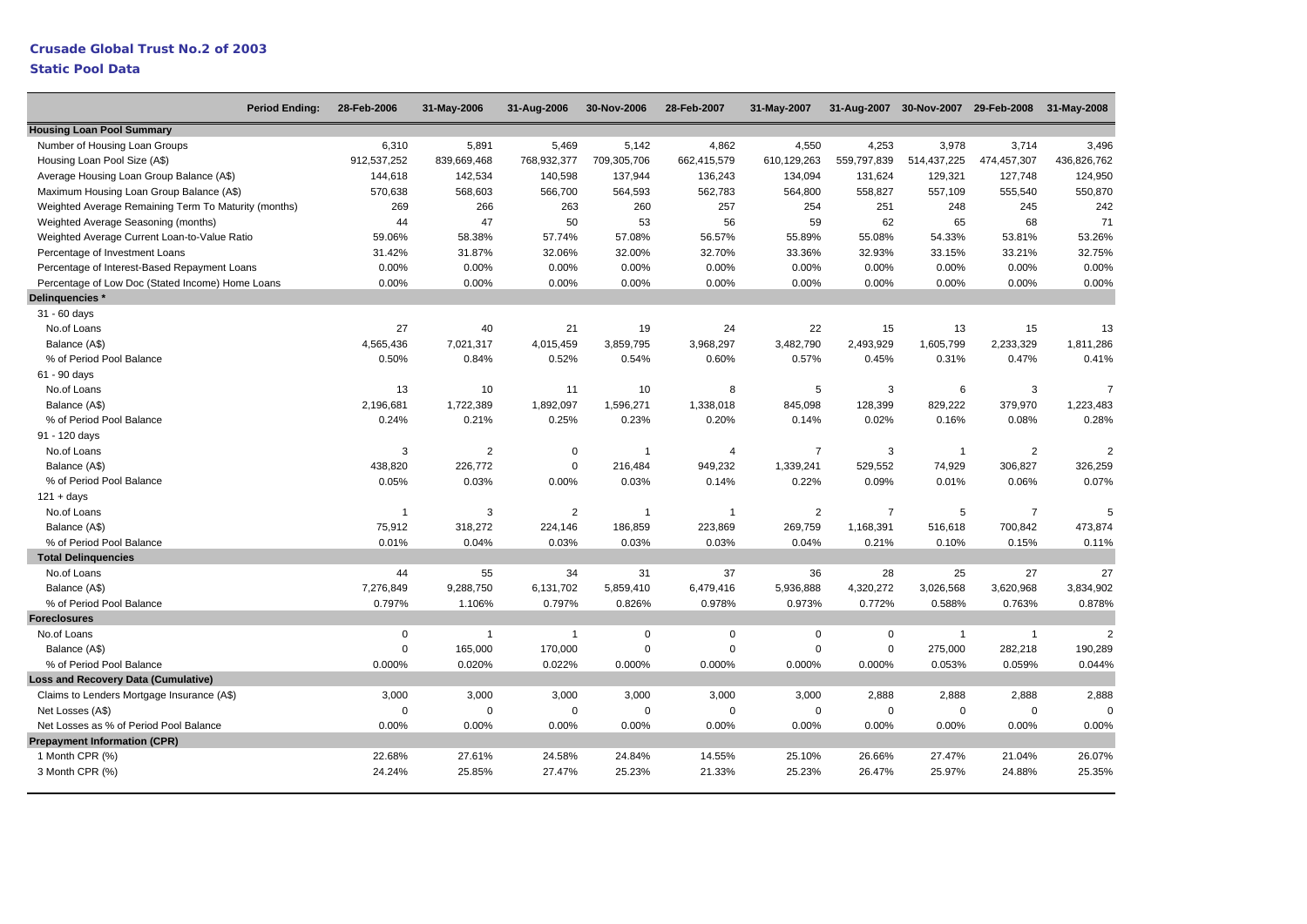| <b>Period Ending:</b>                                    | 28-Feb-2006 | 31-May-2006 | 31-Aug-2006 | 30-Nov-2006 | 28-Feb-2007 | 31-May-2007 |          |        | 31-Aug-2007 30-Nov-2007 29-Feb-2008 31-May-2008 |        |
|----------------------------------------------------------|-------------|-------------|-------------|-------------|-------------|-------------|----------|--------|-------------------------------------------------|--------|
| Profile by Current Loan-To-Value Ratio (% of Period Pool |             |             |             |             |             |             |          |        |                                                 |        |
| Balance)                                                 |             |             |             |             |             |             |          |        |                                                 |        |
| 00.01% - 30.00%                                          | 8.30%       | 8.92%       | 9.67%       | 10.22%      | 10.68%      | 10.87%      | 11.70%   | 12.43% | 12.75%                                          | 13.04% |
| 30.01% - 35.00%                                          | 4.15%       | 4.23%       | 3.94%       | 4.18%       | 4.13%       | 4.35%       | 4.70%    | 4.50%  | 5.29%                                           | 5.76%  |
| 35.01% - 40.00%                                          | 4.83%       | 4.87%       | 5.26%       | 5.40%       | 5.63%       | 6.35%       | 6.46%    | 7.11%  | 6.91%                                           | 7.36%  |
| 40.01% - 45.00%                                          | 6.14%       | 6.18%       | 6.19%       | 6.79%       | 7.18%       | 7.10%       | 7.13%    | 7.16%  | 7.07%                                           | 6.90%  |
| 45.01% - 50.00%                                          | 7.37%       | 7.95%       | 8.17%       | 7.85%       | 7.60%       | 7.64%       | 8.01%    | 8.11%  | 7.78%                                           | 7.65%  |
| 50.01% - 55.00%                                          | 7.37%       | 7.02%       | 7.21%       | 7.20%       | 7.06%       | 7.45%       | 7.66%    | 8.19%  | 8.73%                                           | 8.74%  |
| 55.01% - 60.00%                                          | 8.16%       | 8.56%       | 8.43%       | 8.75%       | 8.97%       | 9.24%       | 9.01%    | 9.09%  | 9.14%                                           | 9.89%  |
| 60.01% - 65.00%                                          | 9.08%       | 9.09%       | 9.38%       | 9.41%       | 9.63%       | 9.12%       | 9.54%    | 8.75%  | 9.06%                                           | 8.46%  |
| 65.01% - 70.00%                                          | 9.79%       | 9.77%       | 9.80%       | 9.79%       | 10.01%      | 10.56%      | 10.21%   | 10.63% | 10.47%                                          | 10.31% |
| 70.01% - 75.00%                                          | 13.89%      | 13.99%      | 13.81%      | 13.03%      | 12.58%      | 11.77%      | 11.06%   | 10.20% | 9.53%                                           | 9.31%  |
| 75.01% - 80.00%                                          | 8.84%       | 8.20%       | 7.95%       | 7.67%       | 7.42%       | 7.26%       | 7.26%    | 7.24%  | 7.38%                                           | 7.54%  |
| 80.01% - 85.00%                                          | 6.95%       | 6.51%       | 6.58%       | 6.37%       | 6.33%       | 5.91%       | 5.37%    | 5.08%  | 4.42%                                           | 3.94%  |
| 85.01% - 90.00%                                          | 4.84%       | 4.55%       | 3.49%       | 3.26%       | 2.73%       | 2.28%       | 1.87%    | 1.44%  | 1.37%                                           | 0.98%  |
| 90.01% - 95.00%                                          | 0.32%       | 0.15%       | 0.11%       | 0.09%       | 0.02%       | 0.10%       | 0.04%    | 0.08%  | 0.08%                                           | 0.12%  |
| 95.01% - 100.00%                                         | 0.00%       | 0.02%       | 0.02%       | 0.00%       | 0.00%       | 0.00%       | $0.00\%$ | 0.00%  | 0.03%                                           | 0.00%  |
| $100.00\% +$                                             | 0.00%       | 0.00%       | 0.00%       | 0.00%       | 0.00%       | 0.00%       | 0.00%    | 0.00%  | 0.00%                                           | 0.00%  |
| Profile by Loan Product (% of Period Pool Balance)       |             |             |             |             |             |             |          |        |                                                 |        |
| 1 Year Fixed                                             | 0.21%       | 0.21%       | 0.17%       | 0.12%       | 0.27%       | 0.35%       | 0.40%    | 0.43%  | 0.33%                                           | 0.47%  |
| 2 Year Fixed                                             | 1.37%       | 1.42%       | 1.52%       | 1.50%       | 1.16%       | 0.89%       | 0.90%    | 0.93%  | 1.20%                                           | 1.78%  |
| 3 Year Fixed                                             | 8.35%       | 8.34%       | 9.11%       | 8.92%       | 8.90%       | 9.27%       | 9.52%    | 10.30% | 8.88%                                           | 8.16%  |
| 4 Year Fixed                                             | 0.51%       | 0.51%       | 0.47%       | 0.42%       | 0.44%       | 0.38%       | 0.34%    | 0.18%  | 0.22%                                           | 0.28%  |
| 5 Year Fixed                                             | 8.59%       | 8.94%       | 8.92%       | 9.24%       | 9.80%       | 9.80%       | 10.02%   | 9.82%  | 9.63%                                           | 9.77%  |
| Basic Home Loan/STG Essential Home Loan/GAHL             | 26.39%      | 26.21%      | 26.23%      | 26.22%      | 25.59%      | 24.92%      | 25.26%   | 25.16% | 25.11%                                          | 25.15% |
| <b>Standard Variable</b>                                 | 19.50%      | 18.87%      | 18.17%      | 18.22%      | 18.29%      | 18.23%      | 18.24%   | 17.71% | 19.26%                                          | 18.58% |
| <b>Other Variable</b>                                    | 35.08%      | 35.49%      | 35.41%      | 35.35%      | 35.54%      | 36.16%      | 35.32%   | 35.47% | 35.36%                                          | 35.80% |
| Profile by Loan Rate (% of Period Pool Balance)          |             |             |             |             |             |             |          |        |                                                 |        |
| 4.01% - 4.50%                                            | 0.00%       | 0.00%       | 0.00%       | 0.00%       | 0.00%       | 0.00%       | 0.00%    | 0.00%  | 0.00%                                           | 0.00%  |
| 4.51% - 5.00%                                            | 0.00%       | 0.00%       | 0.00%       | 0.00%       | 0.00%       | 0.00%       | 0.00%    | 0.00%  | 0.00%                                           | 0.00%  |
| $5.01\% - 5.50\%$                                        | 0.00%       | 0.00%       | 0.00%       | 0.00%       | 0.00%       | 0.00%       | 0.00%    | 0.00%  | 0.00%                                           | 0.00%  |
| 5.51% - 6.00%                                            | 0.44%       | 0.34%       | 0.08%       | 0.08%       | 0.09%       | 0.10%       | 0.05%    | 0.05%  | 0.06%                                           | 0.06%  |
| $6.01\% - 6.50\%$                                        | 5.79%       | 5.19%       | 5.00%       | 4.73%       | 4.88%       | 4.99%       | 5.05%    | 5.19%  | 2.02%                                           | 0.48%  |
| 6.51% - 7.00%                                            | 60.75%      | 47.77%      | 13.32%      | 12.72%      | 11.73%      | 10.67%      | 10.54%   | 9.66%  | 8.98%                                           | 7.65%  |
| 7.01% - 7.50%                                            | 33.02%      | 27.78%      | 51.08%      | 38.36%      | 39.26%      | 40.28%      | 5.29%    | 5.13%  | 5.26%                                           | 5.47%  |
| 7.51% - 8.00%                                            | 0.01%       | 18.94%      | 30.50%      | 25.84%      | 25.72%      | 25.68%      | 49.07%   | 37.29% | 1.88%                                           | 1.90%  |
| 8.01% - 8.50%                                            | 0.00%       | 0.00%       | 0.02%       | 18.27%      | 18.33%      | 18.28%      | 29.98%   | 24.90% | 39.21%                                          | 3.87%  |
| 8.51% - 9.00%                                            | 0.00%       | 0.00%       | 0.00%       | 0.00%       | 0.00%       | 0.00%       | 0.02%    | 17.79% | 23.26%                                          | 50.92% |
| $9.01\% - 9.50\%$                                        | 0.00%       | 0.00%       | 0.00%       | 0.00%       | 0.00%       | 0.00%       | 0.00%    | 0.00%  | 19.34%                                          | 29.63% |
| $9.51% +$                                                | 0.00%       | 0.00%       | 0.00%       | 0.00%       | 0.00%       | 0.00%       | 0.00%    | 0.00%  | 0.00%                                           | 0.02%  |